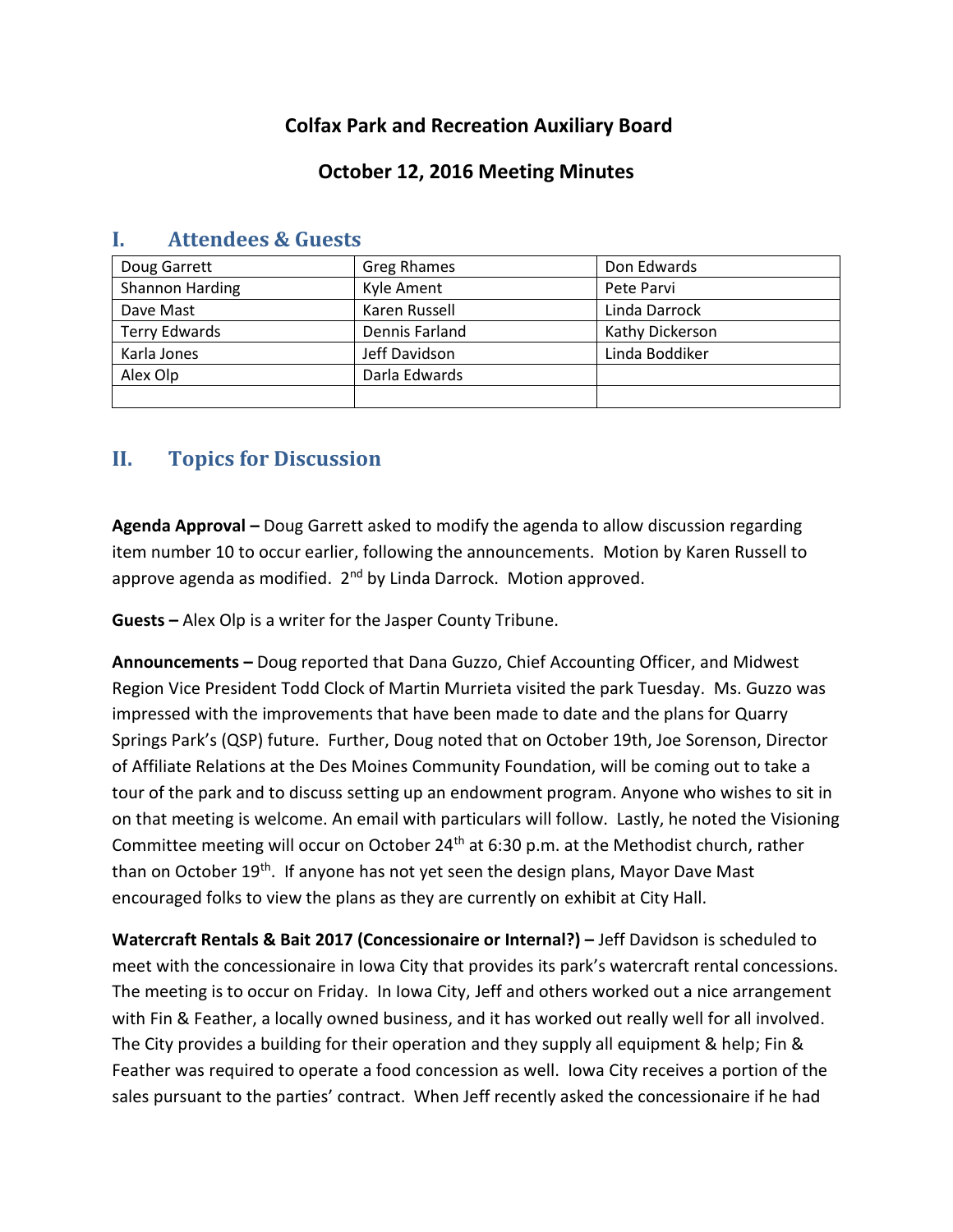any advice about developing such concessions at QSP, he said, "Well, maybe I'll bid." Jeff was not sure whether he was serious or just joking, but he'll find out this Friday and report back at a later date. Linda D. and Karla Jones each noted they were familiar with that water rental concession operation and were impressed with it. Related to the subject, Greg Rhames reported there are several companies willing to give us great rates on the purchase of kayaks & canoes; one in particular is Sportsmen's Warehouse. No manufacturer appears willing to donate their product. Greg did obtain a copy of the grant that Keri Van Zante with Jasper County Conservation prepared. Doug noted that additional insurance, including workers' compensation, comes into play if we hire someone to run watercraft rentals at QSP versus using a concessionaire; he has talked to Dave Mast and Nancy Earles a little bit about it. Greg indicated he liked the idea of using a concessionaire until QSP is ready to undertake the operation. Further discussion ensued. Information will be obtained and the board will be asked to consider it further in November.

#### **Approval of Financials – 9/15/16 through 10/11/16**

- Savings:
	- o Balance: \$120,180.99
- Checking:
	- o Incomes:
		- Camping:  $$40.00$
		- **Donations: \$2,214.00**
		- General Sales: \$4,166.00
		- Sale of telephone poles: \$1,600.00
		- $\blacksquare$  Interest: \$33.52
	- o Expenses:
		- Bills & Utilities: \$148.64
		- Cell Phone Service: \$66.98
		- Event Expenses (Concert): \$2,330.29
		- $\blacksquare$  Insurance: \$225.00
		- Office Supplies: \$10.56
		- Masterdesign: \$3,651.95
		- Sanitation: \$863.00
		- $\blacksquare$  Stamps: \$58.00
		- Park Improvements: \$700.00
	- o Balance: \$9,543.62

Motion to approve financials by Don Edwards. 2<sup>nd</sup> by Greg. Motion approved. Doug noted that he, Dave Mast, Nancy Earles and Brenda Jones recently met regarding the park's insurance.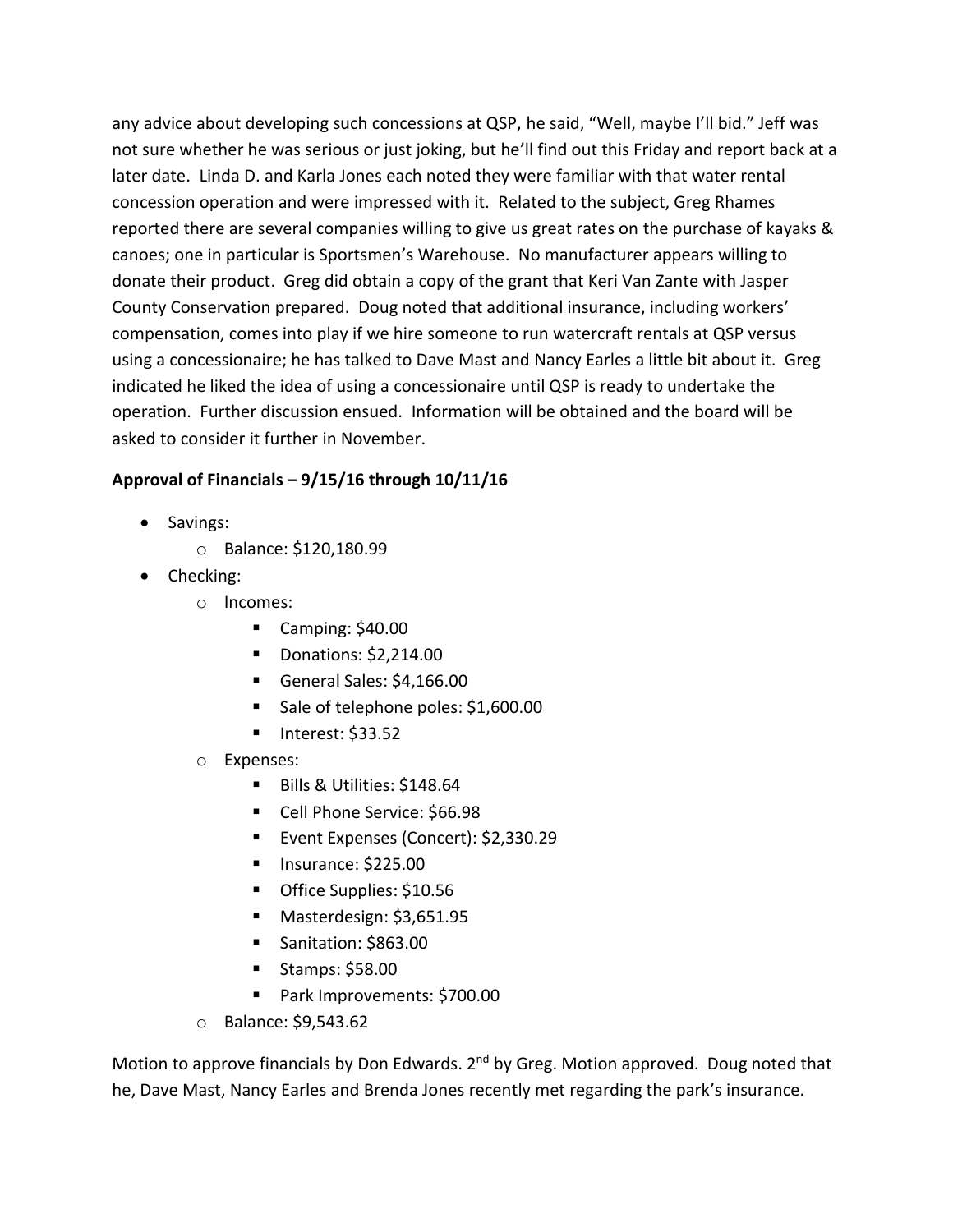Because the mower is not yet insured, that was a topic of discussion. To cover board members who operate the mower, for purposes of liability, it would cost the park \$250 a year. However, if the park was to donate the mower to the City of Colfax, with the agreement that the mower stay at QSP for QSP's use, then anyone operating the mower is covered by the City's insurance. Don Edwards moves that we donate the mower to the City with the understanding that it is to be used at QSP; Shannon Harding seconded. Further discussion ensued. Motion approved.

**Meeting Minutes –** Karen noted two changes should be made to the September 14th minutes. Specifically, on page 2 "Munroe" should be corrected to "Monroe," and on the last page the reference to "Foundation (historical society)" should be corrected to "Foundation (CM educational foundation)". Linda D. moved to approve the September 14, 2016, minutes with the aforementioned corrections. 2<sup>nd</sup> by Greg. Motion approved.

#### **Committee Reports**

● **Rock the Quarry Concert Committee –** Shannon reported the RTQ fundraiser was a success, raising \$4,450 after costs. Ticket sales were good, although it is believed the rain hurt attendance. The committee recommends two concert fundraisers be planned for future years, one in early June and another in late August perhaps. Different musical genres could be offered at each, for instance, country music in June and rock in August, or vice versa. Doug noted that the insurance to cover these events is reasonable and he has already advised the insurance agency that QSP will be putting on two such events in 2017. It was noted that selecting the actual dates for the events early would be helpful because the next concert committee would have four to six months to plan the event. Possible future band ideas included the Nadas, Luke and Bob, and Kent Deal's brother's band. Shannon noted too that the committee believes other musical events could be offered to raise funds and one such event would involve classical music paired with wine and gourmet food – such an event would garner a higher ticket price and different crowd. Shannon thanked all the hardworking volunteers, board members and otherwise, and expressly thanked Dennis Farland for approached the board with this idea months ago. Doug encouraged board members to be thinking about volunteering to chair future concert committees.

**Promotions Committee** – Pat Utz was unavailable and thus a promotion committee report was not given. Doug noted however that the promotions committee greatly assisted the RTQ committee with its promotional needs.

● **Steering Committee/Meeting on 19th –** Kim Seebeck was unavailable and thus a steering committee report was not given. However, Doug reminded the board of the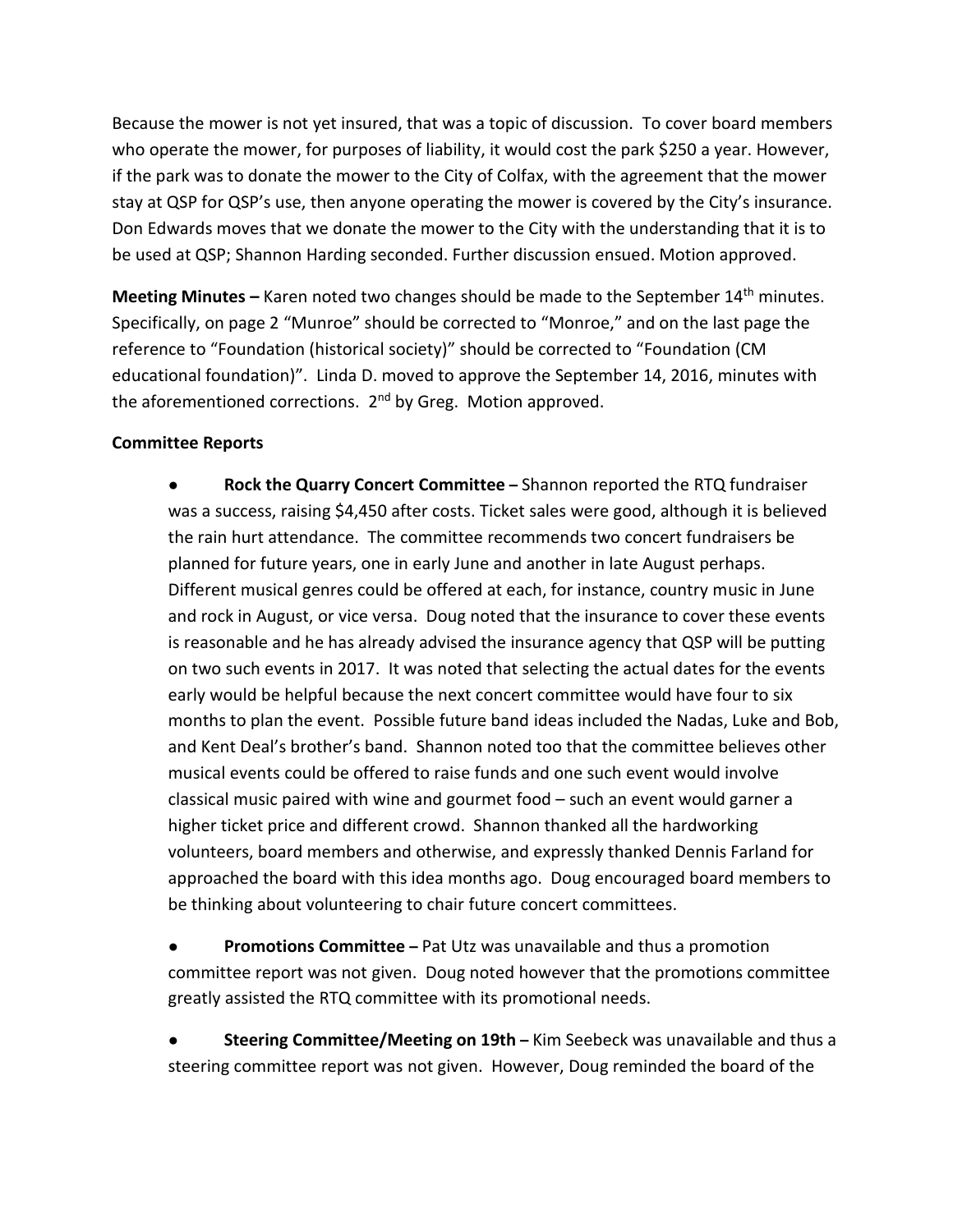special meeting to be held Wednesday, October 19th at 7 p.m. at the Methodist church, with Confluence concerning finalization of the plan. All are encouraged to attend.

**● Operations/Planning Committee –** Karla reported that she was approached by some local folks today about the possible need for gravel at QSP. Those folks have received free gravel valued at \$15,000 that is generated by construction of the pipeline and they offered to put us in contact with the people who provide the gravel if it's something we want. The news was met with enthusiasm. Discussion re what to use gravel for ensued: another parking lot on island, RV campgrounds, and parking in SW corner of park near education foundation. Karla is currently waiting on a text with the contact info and she'll pass that on to Doug upon receipt. Greg moves to accept any and all gravel possible; Karen seconded. Motion approved. Moving on, Don noted initially that he had recently spoken with Toad Fox about the fishing foundation. Mr. Fox indicated to Don that he wants to meet with the fishing committee in the next couple weeks because things are now winding down in his business and he has the time. Next, it was noted there had been previous discussion with Tom Wilson of MidAmerican Energy to update a transformer at the park. Don wants to get that done. He then passed around a handout that includes possible potential income to be generated by a 40-site campground. By way of example, Don's handout provides that 40 RV campsites with water and electric, at \$25 a night, with a 50% capacity between April  $1<sup>st</sup>$  and November 30<sup>th</sup>, could generate \$122,000 (not accounting for QSP's operation costs). Discussion ensued re water, sewer, electric, the generous offer by George Dickerson, and the fact Bob Rhone is still waiting for word back from the DNR on the issue of getting water into the park. Greg noted there is conflicting information about the needs of the park (regarding size of necessary water line) and that we really have to have a sit down that includes George Dickerson, Bob Rhone, Don, Doug and himself. Greg will personally get ahold of George and Bob to schedule the meeting and will let everyone else know the particulars via email. Next, Don noted that he wants to try to put some posts up on the boat ramp of the North Lake so folks can get down there and drop off boats, then pull out and go park elsewhere. Greg noted a continuing project is the pressure washing of the interior of the block building. Lastly, Don reported that there are still items outside of the block building that must be moved before tuck pointing on outside of the building can commence.

**Fishing Foundation Committee/Vote** – Greg noted the committee still had not heard anything from fishing foundation. Doug indicated the reference to a vote concerns whether the board should continue to wait on contact from Mr. Fox about the fishing foundation's plans, etc. Don – who earlier noted his recent conversation with Mr. Fox - believes the door should remain open for another month or so to allow Mr.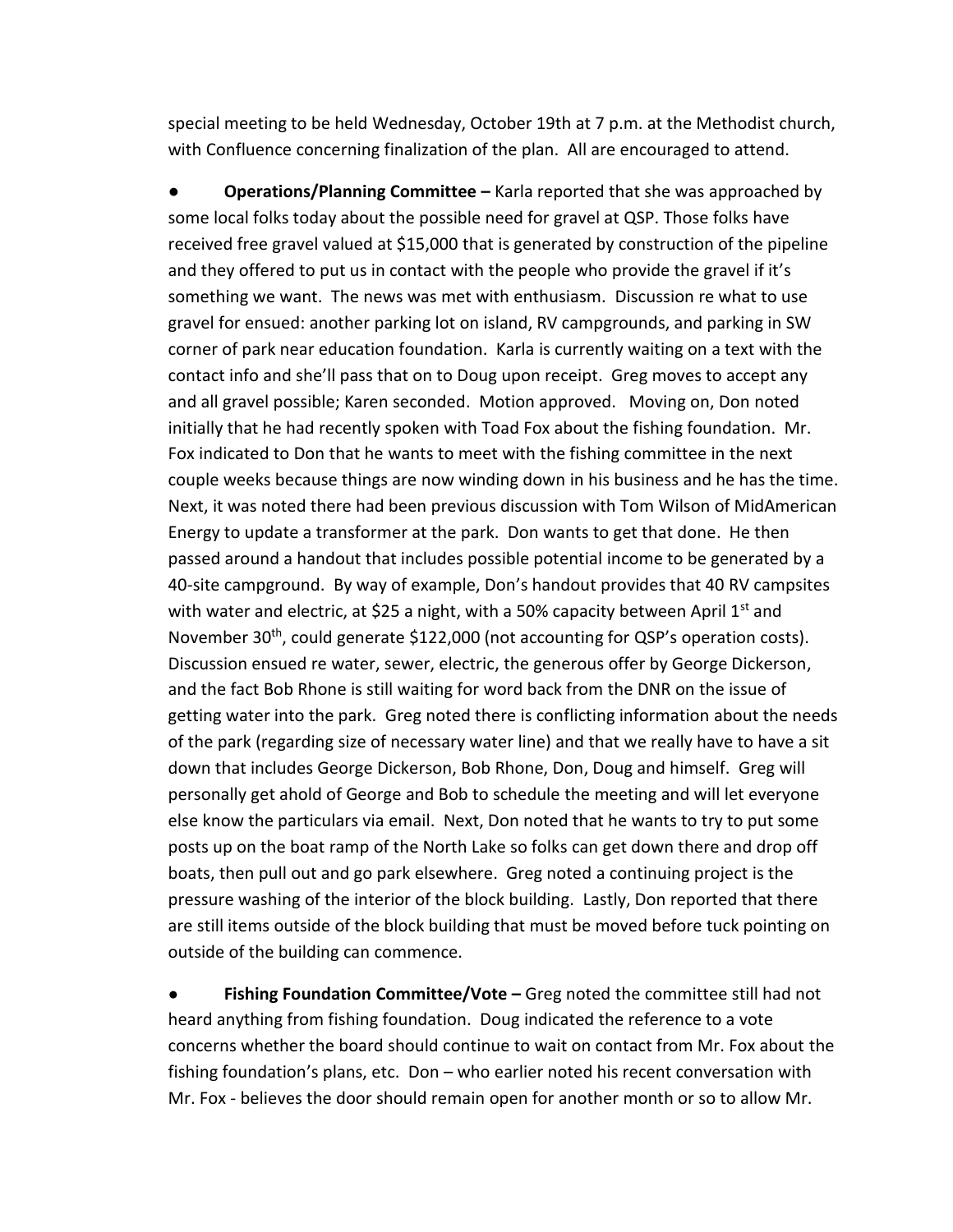Fox to come up with some information that he'd present and then the committee could consider. Kyle Ament noted that Mr. Fox has had plenty of opportunity to do so but has not taken any action for months now. Darla Edwards noted that the board had previously "put [Mr. Fox] off" for a year so she believes he should be given more time. Greg noted one requirement that the board should stand on is that the fishing foundation have some kind of structure, something more than the ideas we've already heard. It was asked, is there a membership? Are there by-laws? Doug indicated that forming the committee was done to allow for all people involved or interested to know what the rules are, so the fishing foundation could go out and get membership and the board would have already determined what it could live with regarding the foundation's use of portions of the park. Shannon expressed concern that there is confusion about what the foundation should have accomplished by way of formation. She then moved for a one week extension within which Mr. Fox is to contact Greg Rhames – so before Wednesday, October 19<sup>th</sup> - to schedule a meeting with the committee. The meeting itself should then be scheduled within the following week. That way, the board will have something to consider or vote upon in November at its board meeting. Pete Parvi seconded. Some further discussion ensued. Vote: 8 yes; 1 no; 1 abstention. Motion approved.

● **Nomination Committee/Suggestions for Additional Members –** Doug asked the board to consider nominating persons interested in serving on the Colfax PAB. If aware of interested persons, please let Don know. Greg noted he is currently talking with two individuals who are interested: Jeremy Heaberlin and Greg Lewis. Doug indicated that he has talked to Brenda Wierick about participating now that she's retired. He noted the by-laws provide that we can have up to 20 board members; we're currently at 15 members. Also, Doug will be contacting some members about whether they wish to continue with board membership in light of their other responsibilities and an inability to participate.

**Use of Pole Building in Future** – Doug advised he never received any calls from the advertisements offering rental of the pole building However, he noted that Greg has an idea about a future use for it. Greg says one idea that might have traction is turning the pole barn into an indoor bow range, and also taking the sand pit area and turning it into an outdoor bow range. He has been in contact with a couple target manufacturers about costs and potential sponsorship. Greg believes the outdoor bow range could be up and running at a cost to the park of less than \$3,000. The cost of 13 targets for the outdoor range is \$3,000 at full retail, however, Bulldog Targets has offered to sell the needed targets to QSP at just over cost rather than full retail. And, lumber and other materials needed for target hangers can be obtained at no cost from his employer, Trinity Structural Towers. Greg has also consulted with Greg Lewis,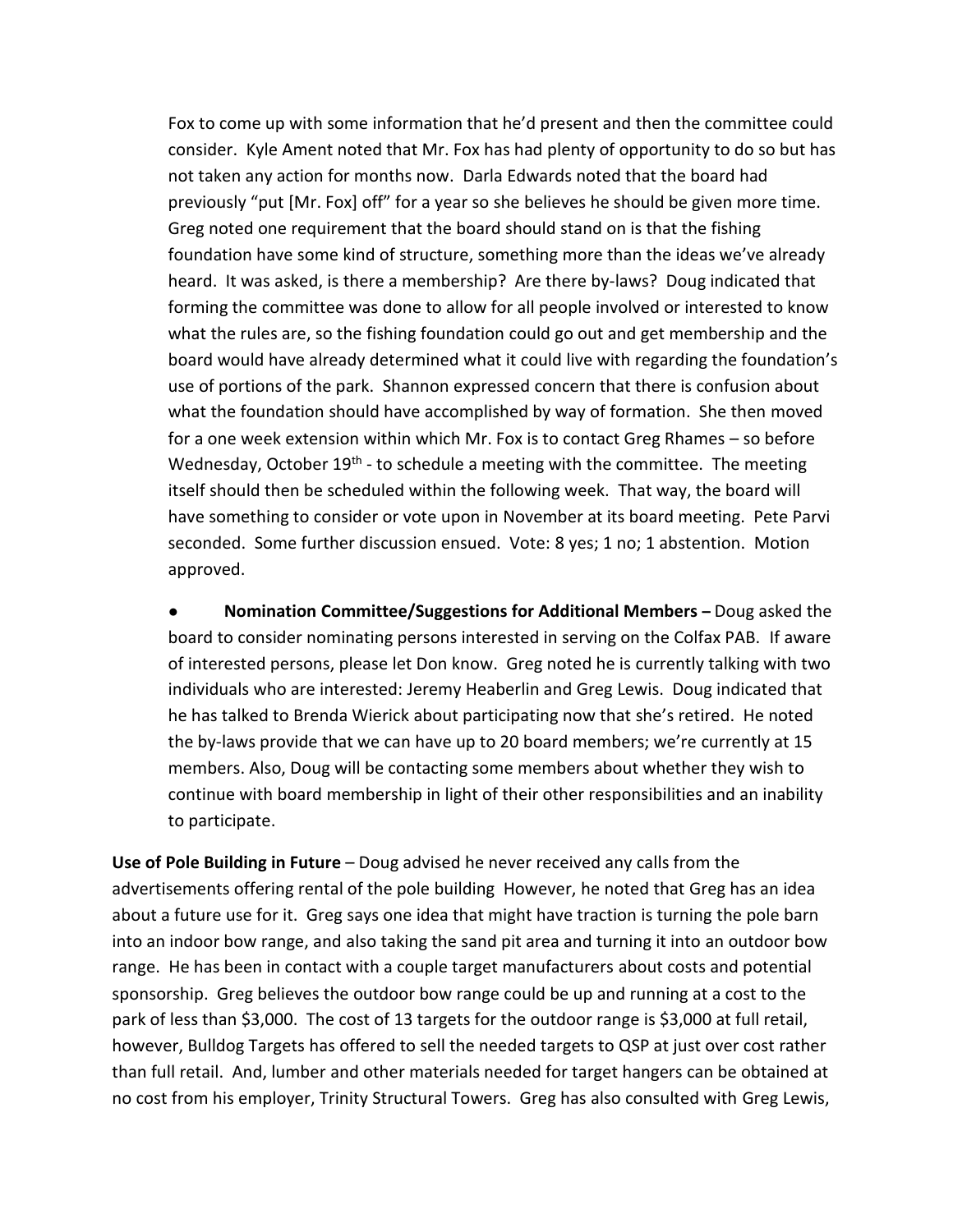a bow dealer for many years, and Lewis is amenable to providing training at a reasonable cost. Greg noted the park could offer youth and veteran bow-related events. He learned the DNR no longer has grant funds available for this purpose. He did talk to Tracy Watson at the ISU Extension in Newton about the possibility of a bow range at QSP. Ms. Watson indicated she would allow us to use bows for such events and that the ISU Extension would be interested in renting such a facility for events if we get it up and running. In addition to charging on a per use basis, we could offer an annual membership to the range at a cost of \$100. Greg indicated that to prepare the pole barn for use as an indoor range would be more expensive because users would want 3D targets, but it has the potential for earning money year round. And we could start off with square targets versus 3D targets and then add 3D as income is generated. Greg believes the outdoor range in the sand pit area should be acted on immediately for a spring time opening. More specifically, the use of that area would involve shooting into or at the sand dune (25' tall). Further discussion ensued. Doug noted the two sliding doors would need to be fixed on the pole building if an indoor range is pursued. Greg further noted that the manager at Sportsmen's Warehouse is very excited about QSP and is coming out to tour the park on the 19th. Greg believes that with a relatively low cost output we can get started on a bow range and earn the park some income. He agreed that sponsorship of individual targets is certainly possible also. Doug needs to check on insurance issues and will do so. Greg will continue to pursue this option.

**Block Building Future Use/Remodeling Budget** – It was noted that tuck pointing is about to commence, and that we've done half the roof and put the new doors on the block building. But, Doug notes, we need to talk about budget/pricing if we're going to remodel it for future use as an events center. Doug asked Greg and Don to put together some numbers for everything that would be needed to do so: electric, heat, bathrooms, windows, etc. – because we need a game plan before we go much farther with the idea.

**RV Campground Development/Planning Budget –** This was discussed previously. See Operations/Planning Committee report, *ante*.

**Capital Campaign Kickoff to raise \$50,000 for park equipment** – Doug advised we've raised just over \$4,500 from RTQ and another \$1,600 came in from the sale of telephone poles. He noted a gator would be a great thing for use at park operations and for tours of QSP, but he hasn't yet had a chance to get together with Kathy to come up with a further plan for capital campaign fundraising.

**Creation of Dog Park –** Doug indicated that he spoke to Tracy Hook about using some of the educational foundation land for creation of a dog park but they're not interested. He doesn't know why – that education foundation area in question is not a full acre and is not tillable. It